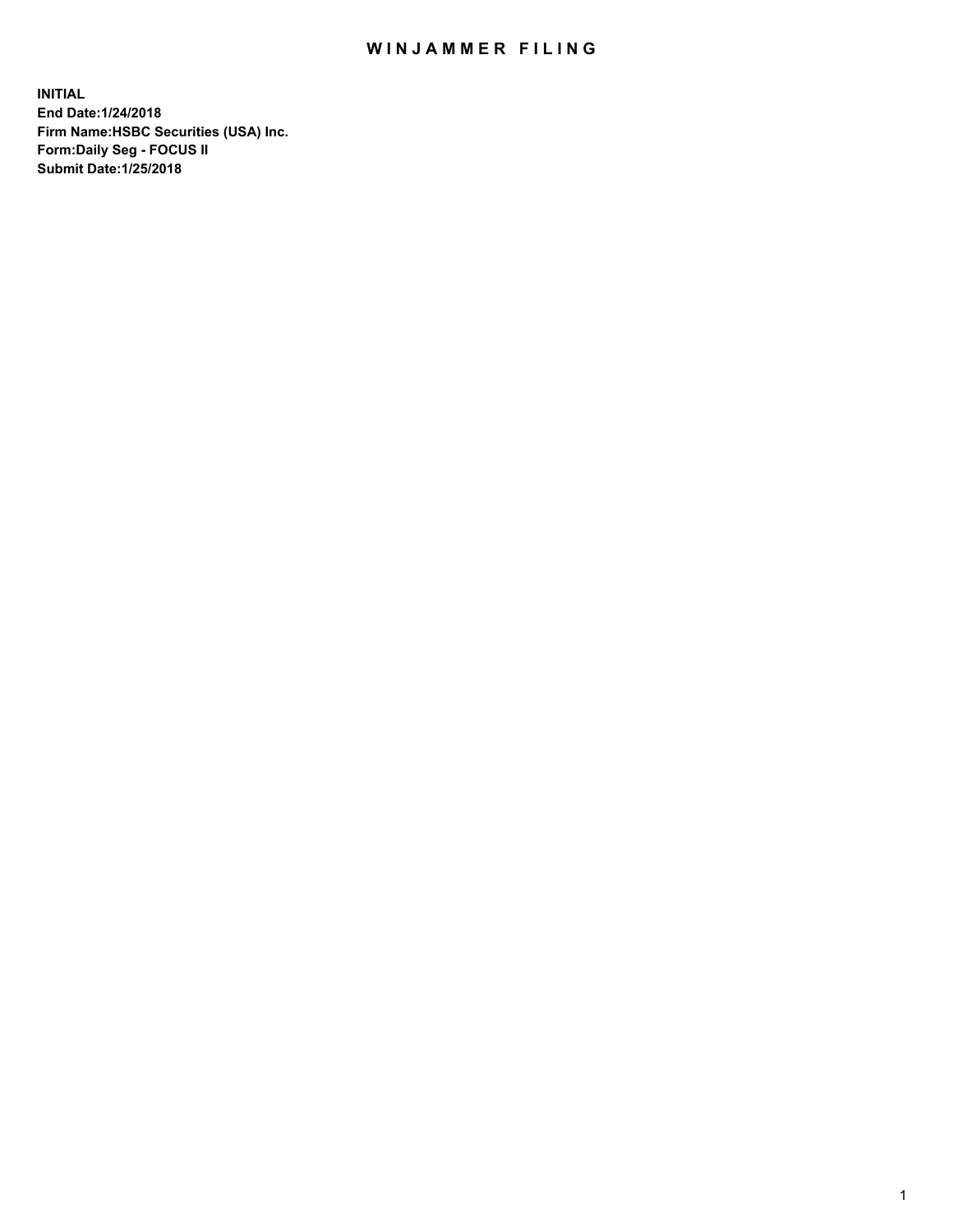## **INITIAL End Date:1/24/2018 Firm Name:HSBC Securities (USA) Inc. Form:Daily Seg - FOCUS II Submit Date:1/25/2018 Daily Segregation - Cover Page**

| Name of Company<br><b>Contact Name</b><br><b>Contact Phone Number</b><br><b>Contact Email Address</b>                                                                                                                                                                                                                         | <b>HSBC Securities (USA) Inc.</b><br><b>Michael Vacca</b><br>212-525-7951<br>michael.vacca@us.hsbc.com |
|-------------------------------------------------------------------------------------------------------------------------------------------------------------------------------------------------------------------------------------------------------------------------------------------------------------------------------|--------------------------------------------------------------------------------------------------------|
| FCM's Customer Segregated Funds Residual Interest Target (choose one):<br>a. Minimum dollar amount: ; or<br>b. Minimum percentage of customer segregated funds required:%; or<br>c. Dollar amount range between: and; or<br>d. Percentage range of customer segregated funds required between: % and %.                       | 98,000,000<br><u>0</u><br><u>00</u><br><u>00</u>                                                       |
| FCM's Customer Secured Amount Funds Residual Interest Target (choose one):<br>a. Minimum dollar amount: ; or<br>b. Minimum percentage of customer secured funds required:%; or<br>c. Dollar amount range between: and; or<br>d. Percentage range of customer secured funds required between: % and %.                         | 25,000,000<br><u>0</u><br><u>00</u><br>00                                                              |
| FCM's Cleared Swaps Customer Collateral Residual Interest Target (choose one):<br>a. Minimum dollar amount: ; or<br>b. Minimum percentage of cleared swaps customer collateral required:%; or<br>c. Dollar amount range between: and; or<br>d. Percentage range of cleared swaps customer collateral required between:% and%. | 122,000,000<br><u>0</u><br><u>00</u><br><u>00</u>                                                      |

Attach supporting documents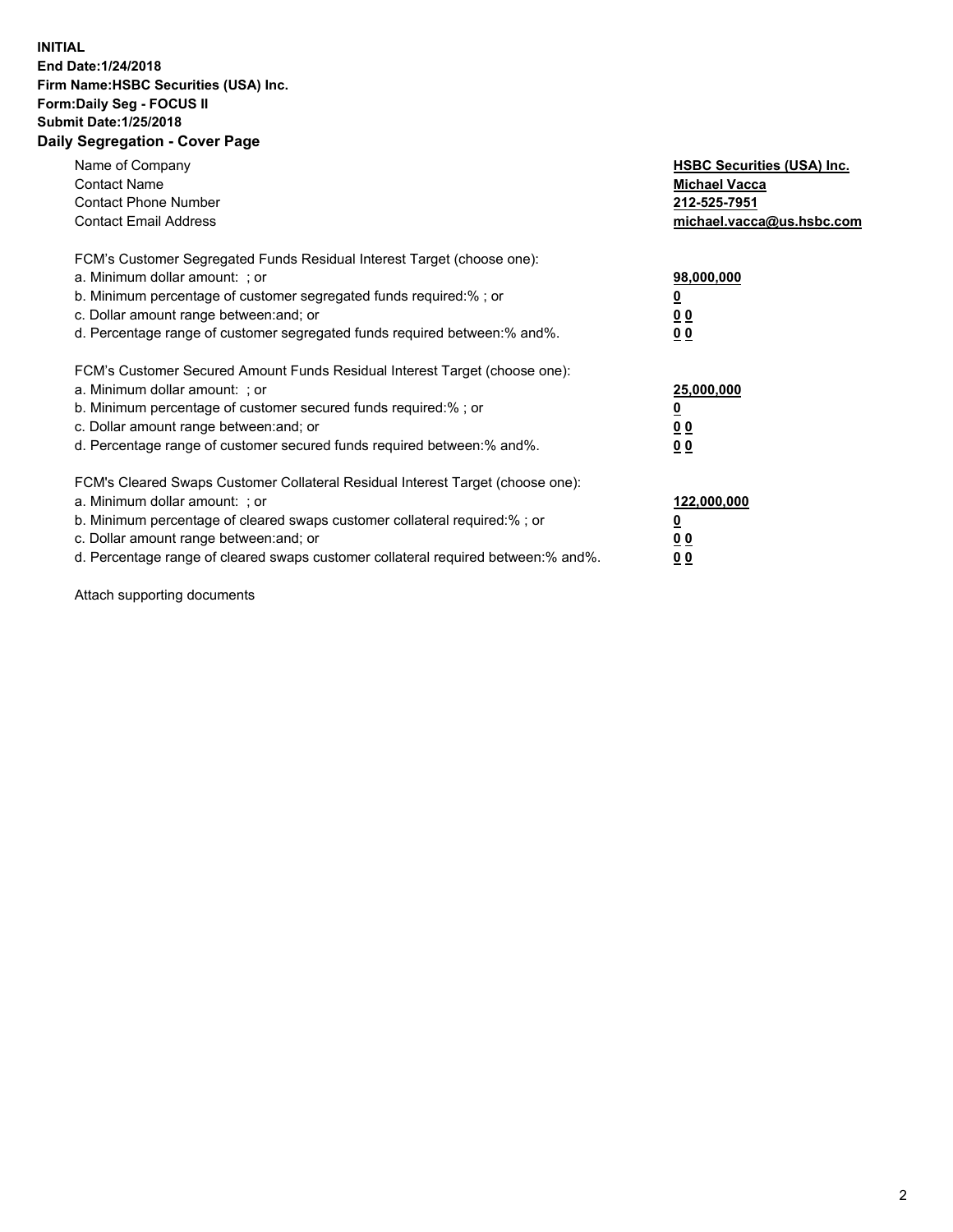**INITIAL End Date:1/24/2018 Firm Name:HSBC Securities (USA) Inc. Form:Daily Seg - FOCUS II Submit Date:1/25/2018 Daily Segregation - Secured Amounts** Foreign Futures and Foreign Options Secured Amounts Amount required to be set aside pursuant to law, rule or regulation of a foreign government or a rule of a self-regulatory organization authorized thereunder 1. Net ledger balance - Foreign Futures and Foreign Option Trading - All Customers A. Cash **78,477,494** [7315] B. Securities (at market) **90,541,487** [7317] 2. Net unrealized profit (loss) in open futures contracts traded on a foreign board of trade **-37,954,516** [7325] 3. Exchange traded options

- a. Market value of open option contracts purchased on a foreign board of trade **0** [7335]
- b. Market value of open contracts granted (sold) on a foreign board of trade **0** [7337]
- 4. Net equity (deficit) (add lines 1. 2. and 3.) **131,064,465** [7345]
- 5. Account liquidating to a deficit and account with a debit balances gross amount **1,088,321** [7351] Less: amount offset by customer owned securities **-1,069,080** [7352] **19,241** [7354]
- 6. Amount required to be set aside as the secured amount Net Liquidating Equity Method (add lines 4 and 5)
- 7. Greater of amount required to be set aside pursuant to foreign jurisdiction (above) or line 6.

## FUNDS DEPOSITED IN SEPARATE REGULATION 30.7 ACCOUNTS

- 1. Cash in banks
	- A. Banks located in the United States **49,684,121** [7500]
	- B. Other banks qualified under Regulation 30.7 **0** [7520] **49,684,121** [7530]
- 2. Securities
	- A. In safekeeping with banks located in the United States **27,282,054** [7540]
	- B. In safekeeping with other banks qualified under Regulation 30.7 **0** [7560] **27,282,054** [7570]
- 3. Equities with registered futures commission merchants
	-
	- B. Securities **0** [7590]
	- C. Unrealized gain (loss) on open futures contracts **0** [7600]
	- D. Value of long option contracts **0** [7610]
	- E. Value of short option contracts **0** [7615] **0** [7620]
- 4. Amounts held by clearing organizations of foreign boards of trade
	-
	-
	- C. Amount due to (from) clearing organization daily variation **0** [7660]
	- D. Value of long option contracts **0** [7670]
	- E. Value of short option contracts **0** [7675] **0** [7680]
- 5. Amounts held by members of foreign boards of trade
	-
	-
	- C. Unrealized gain (loss) on open futures contracts **-37,954,516** [7720]
	- D. Value of long option contracts **0** [7730]
	- E. Value of short option contracts **0** [7735] **91,481,411** [7740]
- 6. Amounts with other depositories designated by a foreign board of trade **0** [7760]
- 7. Segregated funds on hand **0** [7765]
- 8. Total funds in separate section 30.7 accounts **168,447,586** [7770]
- 9. Excess (deficiency) Set Aside for Secured Amount (subtract line 7 Secured Statement Page 1 from Line 8)
- 10. Management Target Amount for Excess funds in separate section 30.7 accounts **25,000,000** [7780]
- 11. Excess (deficiency) funds in separate 30.7 accounts over (under) Management Target **12,363,880** [7785]
- **0** [7305]
- 
- **131,083,706** [7355]
- **131,083,706** [7360]
- 
- 
- A. Cash **0** [7580]
- A. Cash **0** [7640] B. Securities **0** [7650]
	-
- A. Cash **66,176,494** [7700] B. Securities **63,259,433** [7710]
	- **37,363,880** [7380]
	-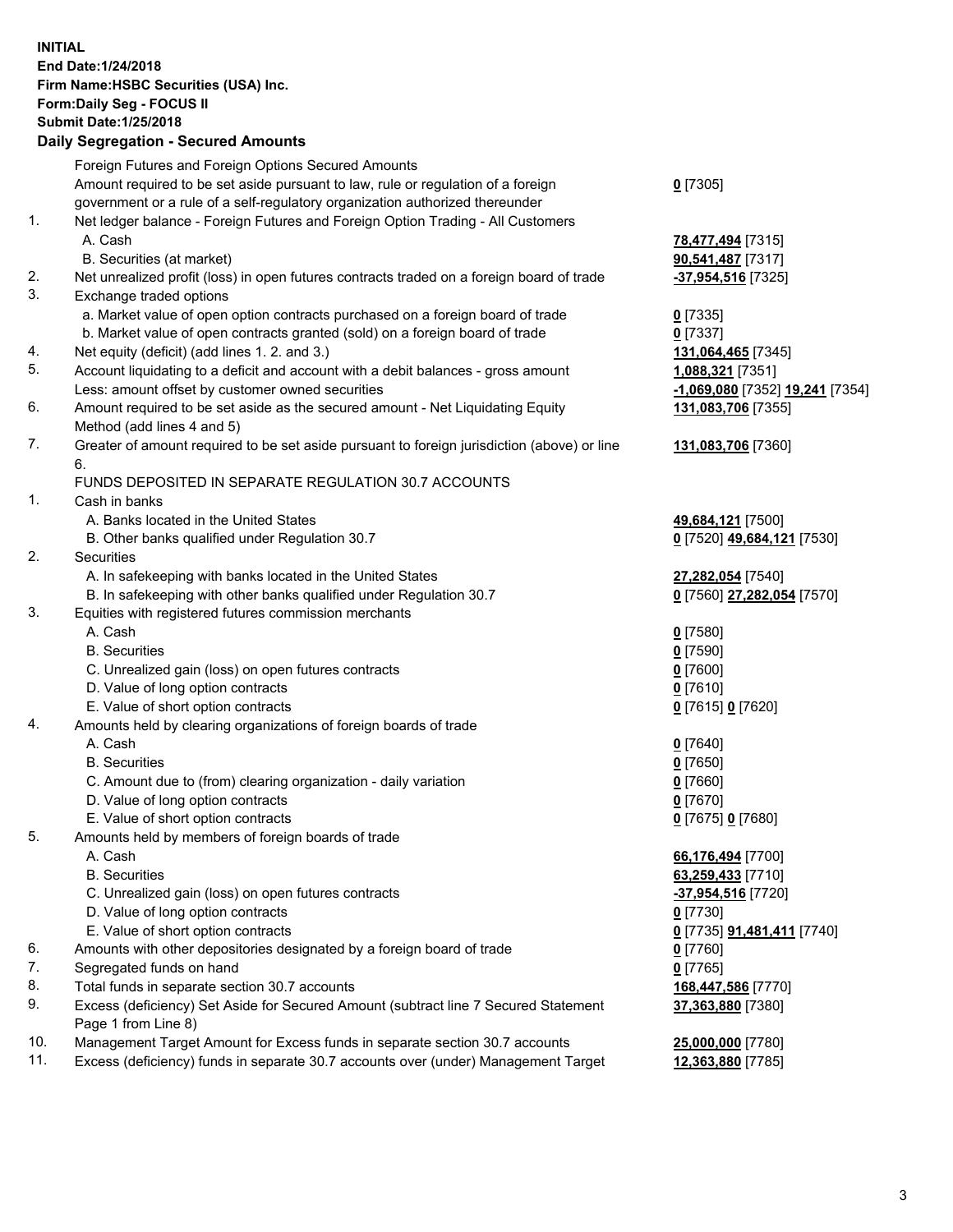**INITIAL End Date:1/24/2018 Firm Name:HSBC Securities (USA) Inc. Form:Daily Seg - FOCUS II Submit Date:1/25/2018 Daily Segregation - Segregation Statement** SEGREGATION REQUIREMENTS(Section 4d(2) of the CEAct) 1. Net ledger balance A. Cash **-386,499,031** [7010] B. Securities (at market) **924,566,726** [7020] 2. Net unrealized profit (loss) in open futures contracts traded on a contract market **681,009,699** [7030] 3. Exchange traded options A. Add market value of open option contracts purchased on a contract market **85,464,908** [7032] B. Deduct market value of open option contracts granted (sold) on a contract market **-19,165,991** [7033] 4. Net equity (deficit) (add lines 1, 2 and 3) **1,285,376,311** [7040] 5. Accounts liquidating to a deficit and accounts with debit balances - gross amount **14,154,098** [7045] Less: amount offset by customer securities **-14,154,098** [7047] **0** [7050] 6. Amount required to be segregated (add lines 4 and 5) **1,285,376,311** [7060] FUNDS IN SEGREGATED ACCOUNTS 7. Deposited in segregated funds bank accounts A. Cash **35,499,988** [7070] B. Securities representing investments of customers' funds (at market) **0** [7080] C. Securities held for particular customers or option customers in lieu of cash (at market) **146,757,831** [7090] 8. Margins on deposit with derivatives clearing organizations of contract markets A. Cash **357,428,175** [7100] B. Securities representing investments of customers' funds (at market) **0** [7110] C. Securities held for particular customers or option customers in lieu of cash (at market) **761,679,845** [7120] 9. Net settlement from (to) derivatives clearing organizations of contract markets **9,369,297** [7130] 10. Exchange traded options A. Value of open long option contracts **85,464,908** [7132] B. Value of open short option contracts **-19,165,991** [7133] 11. Net equities with other FCMs A. Net liquidating equity **2,092,874** [7140] B. Securities representing investments of customers' funds (at market) **0** [7160] C. Securities held for particular customers or option customers in lieu of cash (at market) **0** [7170] 12. Segregated funds on hand **16,129,050** [7150] 13. Total amount in segregation (add lines 7 through 12) **1,395,255,977** [7180] 14. Excess (deficiency) funds in segregation (subtract line 6 from line 13) **109,879,666** [7190] 15. Management Target Amount for Excess funds in segregation **98,000,000** [7194]

16. Excess (deficiency) funds in segregation over (under) Management Target Amount Excess

**11,879,666** [7198]